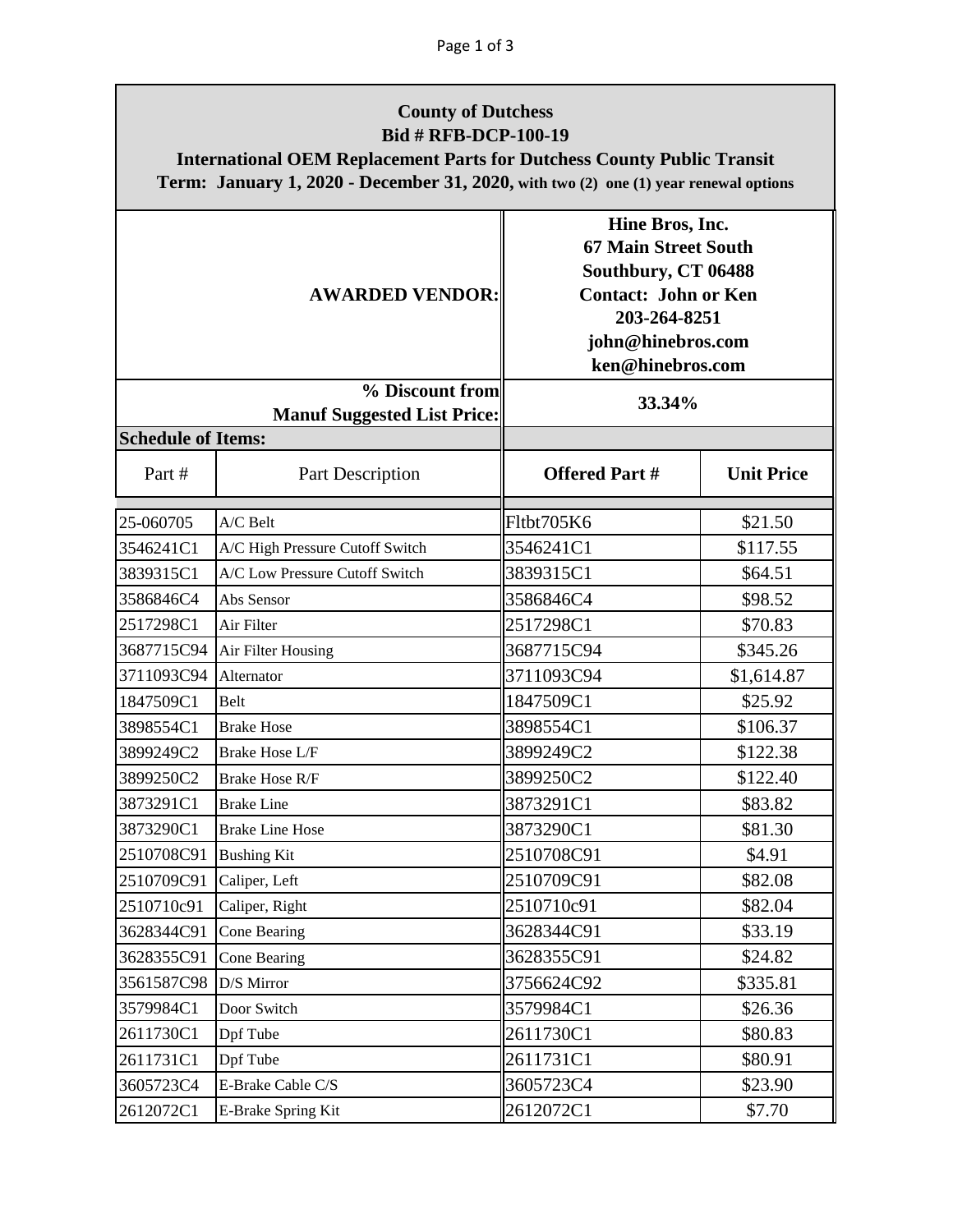| <b>AWARDED VENDOR:</b>             |                                      | Hine Bros, Inc.<br><b>67 Main Street South</b><br>Southbury, CT 06488<br><b>Contact: John or Ken</b><br>203-264-8251<br>john@hinebros.com<br>ken@hinebros.com |                   |
|------------------------------------|--------------------------------------|---------------------------------------------------------------------------------------------------------------------------------------------------------------|-------------------|
| % Discount from                    |                                      | 33.34%                                                                                                                                                        |                   |
| <b>Manuf Suggested List Price:</b> |                                      |                                                                                                                                                               |                   |
| <b>Schedule of Items:</b>          |                                      |                                                                                                                                                               |                   |
| Part #                             | Part Description                     | <b>Offered Part #</b>                                                                                                                                         | <b>Unit Price</b> |
| 3894228C1                          | <b>Emergency Brake Cable</b>         | 3894228C1                                                                                                                                                     | \$33.61           |
| 3587097C1                          | <b>Emergency Brake Bracket</b>       | 3587097C1                                                                                                                                                     | \$17.75           |
| 3605722C3                          | <b>Emergency Brake Cable</b>         | 3605722C3                                                                                                                                                     | \$62.62           |
| 3885381C92                         | <b>Emergency Brake Cable</b>         | 3885381C92                                                                                                                                                    | \$83.49           |
| 3923566C1                          | <b>Emergency Brake Cable</b>         | 3923566C1                                                                                                                                                     | \$33.51           |
| 3923567C1                          | <b>Emergency Brake Cable</b>         | 3923567C1                                                                                                                                                     | \$49.37           |
| 2612067C1                          | <b>Emergency Brake Lining Kit</b>    | 2612067C1                                                                                                                                                     | \$118.94          |
| 3550527C1                          | <b>Exhaust Clamp</b>                 | 3550527C1                                                                                                                                                     | \$25.05           |
| 3814814C1                          | <b>Exhaust Clamp</b>                 | 3814814C1                                                                                                                                                     | \$25.24           |
| 2593756C91                         | <b>Exhaust Gas Temp Inlet Sensor</b> | 2593756C91                                                                                                                                                    | \$77.80           |
| 2593753C92                         | <b>Exhaust Gas Temp Sensor</b>       | 2593753C92                                                                                                                                                    | \$150.57          |
| 3626432C1                          | <b>Exhaust Sensor</b>                | 3626432C1                                                                                                                                                     | \$173.09          |
| 3628350C91                         | Front Inner Bearing                  | 3628350C91                                                                                                                                                    | \$17.79           |
| 2609699C1                          | Fuel Cap                             | 2609699C1                                                                                                                                                     | \$88.01           |
| 2517635C91                         | <b>Fuel Rail Pressure Sensor</b>     | 2517635C91                                                                                                                                                    | \$68.89           |
| 3864396C92                         | Fuel Sending Unit                    | 3864396C92                                                                                                                                                    | \$135.61          |
| 3873976C94                         | <b>Fuel Tank</b>                     | 3873976C94                                                                                                                                                    | \$1,027.59        |
| 3961730C1                          | <b>Fuel Tank Strap</b>               | 3961730C1                                                                                                                                                     | \$225.91          |
| 3919567C93                         | <b>Gear Box Assy</b>                 | 3919567C93                                                                                                                                                    | \$1,465.87        |
| 2602575C91                         | Heater Coil                          | 2602575C91                                                                                                                                                    | \$323.49          |
| 2589576C1                          | <b>Heater Motor Harness</b>          | 2589576C1                                                                                                                                                     | \$45.61           |
| 3617916C91                         | <b>High Note Horn</b>                | 3617916C91                                                                                                                                                    | \$42.08           |
| 3586911C4                          | Horn Cover                           | 3586911C4                                                                                                                                                     | \$126.50          |
| 3978758C91                         | Leaf Spring, Rear                    | 3978758C91                                                                                                                                                    | \$339.26          |
| 2518062C1                          | Low Coolant Level Sensor             | 2518062C1                                                                                                                                                     | \$26.25           |
| 3870118C91                         | Oil Level Tube                       | 3870118C91                                                                                                                                                    | \$51.55           |
| 2595195C92                         | Pedal Assembly Kit                   | 2595195C92                                                                                                                                                    | \$397.24          |
| 3539136C1                          | Pivot Link                           | 3539136C1                                                                                                                                                     | \$9.77            |
| 2602170C1                          | Power Steering Cap                   | 2602170C1                                                                                                                                                     | \$28.37           |
| 1832712C1                          | Pulley                               | 1832712C1                                                                                                                                                     | \$97.97           |